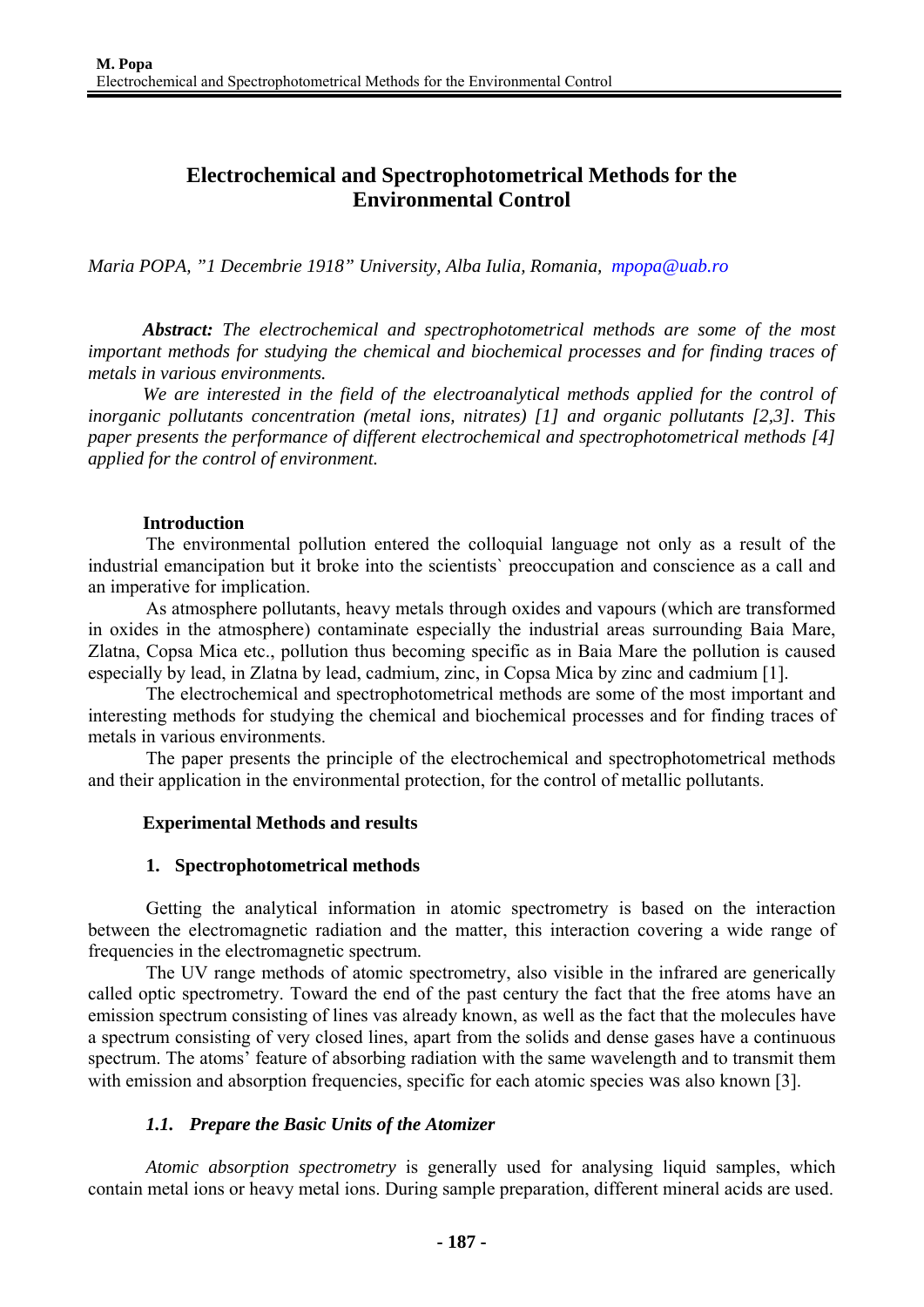The burner-nebulizer system is moved to the park position with the help of the instrumentcontrolled software, and is then rotated to the right out of the sample chamber. The graphite tube atomizer, which was lowered into the rear of the sample chamber can now be cranked up into the sample chamber and locked. In the rotated and locked state, the respective atomizer is immediately, and without further adjustment aligned to the optical axis. The height of the flame atomizer can also be adjusted so that the measurement height within the flame can be adapted to suit the particular analysis conditions [4].

## *1.2. Measurement Principle*

## *Instrumentation and software*

The measurement principle entails the absorption of the element-specific primary radiation from a hollow cathode lamp (HCL) by atoms in their basic state, whereby the absorption signal shows a measure for the concentration of the respective element in the analysed sample. The HCL supplies a line spectrum, from which a suitable resonance line is uncoupled.

The desired HCL is rotated into the path of the beam by the PC-controlled 6-piece lamp turret. An optical beam splitter with squared reflection and transmission ranges in the checker pattern combines the radiation from the line radiator with the continuum radiation to form an identical emission path. In the area of the angle applicable for measurement, both sources of radiation have the same beam distribution and density, so that background compensation with the D<sub>2</sub>HCL to an absorbance of 2.0 is possible.

The continuum radiation of a D2HCL is used for compensation of the background absorption. The line radiator, with its extremely narrow resonance line encompasses the total absorption. The radiation from the D2HCL is mainly attenuated by the broadband element-nonspecific absorption. The element-specific absorption is the difference between the two sizes. The intensities of both sources of radiation are checked automatically during routine operation and are adjusted if necessary [5].

## *Experimental parameters determination of Cd, Pb in plants*

The investigation were performed using  $\angle$ AS vario<sup>®</sup> 6 equipped with autosampler MPE 5.

| Element | Wavelength<br>[nm]                             | $Slit$ [nm] | Lamp current<br>[mA] | Graphite tube                       |  |  |  |
|---------|------------------------------------------------|-------------|----------------------|-------------------------------------|--|--|--|
| $Cd*$   | 228,8                                          | 0,8         | 8,0                  | Pyrolytical coated                  |  |  |  |
| $Pb*$   | 283,3                                          | 0.5         | 3,5                  | Pyrolytical coated                  |  |  |  |
|         |                                                |             |                      |                                     |  |  |  |
| Element | $\Gamma_{\text{pyrol}} \ [\mathrm{^{\circ}C}]$ |             | $\rm T_{atom}$ [°C]  | Ramp $\left[ \degree C / s \right]$ |  |  |  |
| Cd      | 850                                            |             | 1500                 | 1000                                |  |  |  |
| Pb      | 1000                                           |             | 1800                 | 1300                                |  |  |  |

|  | Tab. 1 Instrumental parameters |  |
|--|--------------------------------|--|
|--|--------------------------------|--|

\* Deuterium background correction

#### *Calibration*

Cd: standard calibration; performed by diluting of autosampler MPE 5 in the furnace; stock solution 2.0  $\mu$ g/l (0.5/ 1.0/ 1.5/ 2.0  $\mu$ g/l Cd); standard were prepared in 0.6% HNO<sub>3</sub>; 5 µl Pd/ MgNO<sub>3</sub> modifier; non-linear curve, peak area integration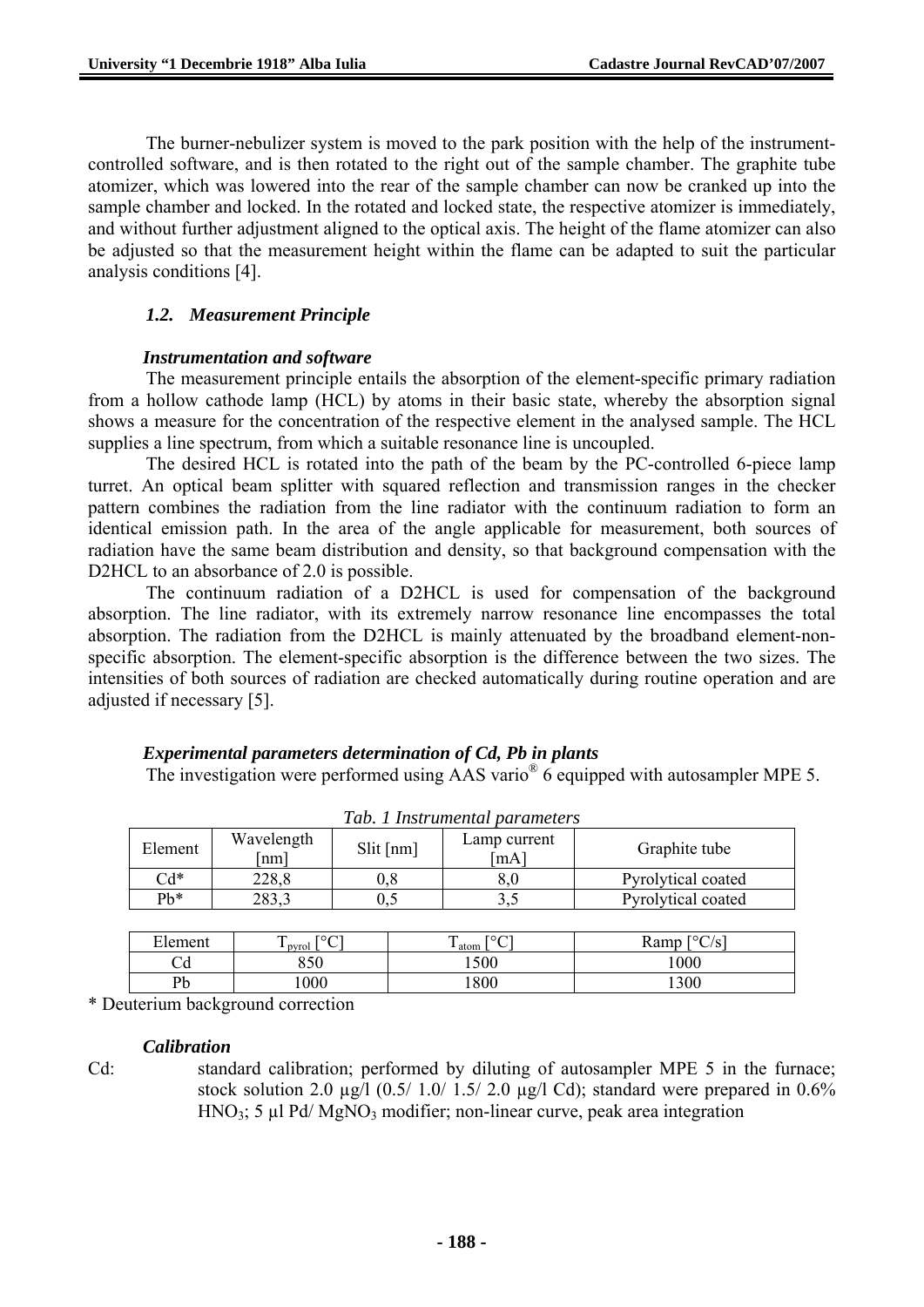

Pb: standard calibration; performed by diluting of autosampler MPE 5 in the furnace; stock solution 20  $\mu$ g/l (5,0/ 10,0/ 15,0/ 20,0  $\mu$ g/l Pb); standard were prepared in 0.6%  $HNO<sub>3</sub>$ : 5 µl Pd/ MgNO<sub>3</sub> modifier; linear curve; peak area integration

## *1.3. Automatic optimising routine – a prerequisite for efficient multielement analysis*

Advantage: Flame sensor control; High air volume for gently quenching; over pressure valve (protection of gas); Burner code to avoid false gas type; Siphon control.

#### *Effect of uncorrected furnace temperature deviations*

Optimisation of atomisation temperature for lead

(Peak-height analysis - left and peak-area analysis - right)

For testing the temperature effects through tube ageing, the optimised method for Pb was applied to a tube with approx. 800 runs without and with temperature recalibration



The comparison clearly shows the loss in sensitivity in the case of faulty atomisation temperature and the importance of the formation routine also during the analytical process.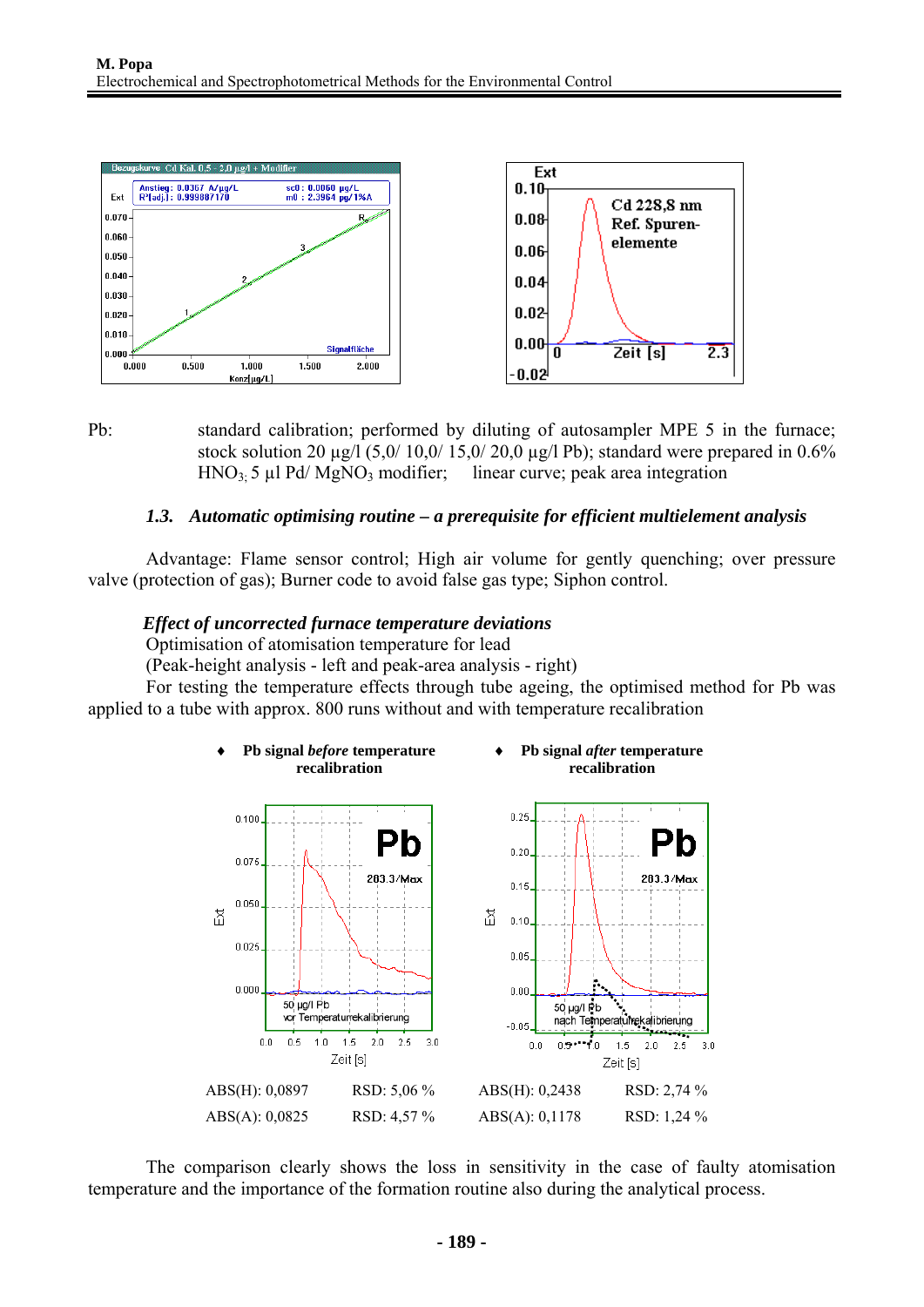## **2. Electrochemical Techniques**

Preconcentration (plating) consists in the application of a constant reductive potential for a period of time, when takes place the adsorptive accumulation of metal on Hg surface:

Me  $(n^+)$ + ne<sup>-</sup> + Hg  $\rightarrow$ Me (Hg)

In the case of stripping, the metal ions or metal-complex accumulated on Hg surface are oxidised and the oxidation current is proportional with the metal concentration.

## *2.1. Instrumentation and software*

The computer aided instruments used for potential control was BAS 100W equipped with Controlled Grouth Mercury Electrode (CGME) West Lafayette, USA and the Portable Trace Element Analyser, PTEA –WAGTECH equipped with glassy carbon electrode, GCE. The classical three electrodes cell has been used for the cyclic voltammetry determinations (WE- GCE; CE- Pt wire and RE - Ag/AgCl). Reference (Ag/AgCl) and Pt wire auxiliary electrodes used to this work, were from BAS Co. The UNICAN Helios β UV-VIS spectrometer has been used to control the results of the electrochemical methods.

| $1.001$ = $1.000$ change intervented pour corrections |             |           |             |             |  |  |  |
|-------------------------------------------------------|-------------|-----------|-------------|-------------|--|--|--|
| Experimental parameters                               | Сr          | Ni        | Cu          | Zn          |  |  |  |
| E1                                                    | $-1600$     | $-1400$   | $-1000$     | $-1400$     |  |  |  |
| E2                                                    | 600         | $-650$    | $-350$      | $-1200$     |  |  |  |
| E <sub>3</sub>                                        | 900         | $-100$    |             | $-850$      |  |  |  |
| E4                                                    | 1500        | 500       | 50          | 100         |  |  |  |
| T <sub>2</sub>                                        | 10          | 10        | 10          | 10          |  |  |  |
| Potential (max)                                       | 850         | $-500$    | 10          | $-900$      |  |  |  |
| Potential (min)                                       | 500         | $-150$    | $-150$      | $-1100$     |  |  |  |
| Electrolyte                                           | <b>ACCH</b> | Con. ACCH | <b>ACCH</b> | <b>ACCH</b> |  |  |  |

*Tab. 2 Experimental parameters* 

The samples were rendered soluble in HNO3 0.5 M, at a volume of 50 ml. The quantity of dried vegetable material used was of 0.5 g [6].

## *Results and discussions*

Consequent to measurements, high concentration values were registered in the area under study (Zlatna-Romania)[6]. The precision of the results is higher in the case of the samples that had a high concentration in heavy metals (Pb or Cd).

| Analysed sample | Pb $((\mu g/g))$               |              |  |  |
|-----------------|--------------------------------|--------------|--|--|
|                 | <b>Stripping Potentiometry</b> | <b>GFAAS</b> |  |  |
| Corn            | 88,9                           | 90           |  |  |
| Potatoes        | 59,5                           | 60           |  |  |
| Cabbage         | 149,6                          | 150          |  |  |
| Spinach         | 188                            | 200          |  |  |
| Wine (Riesling) | 27,8                           | 28           |  |  |
| Wine (Cabernet) | 13,8                           | 14           |  |  |
| Onion           | 96                             | 100          |  |  |
| Carrot          | 57,9                           | 60           |  |  |
| Pepper          | 9,1                            | 9            |  |  |

 *Tab.3 Lead in vegetal material*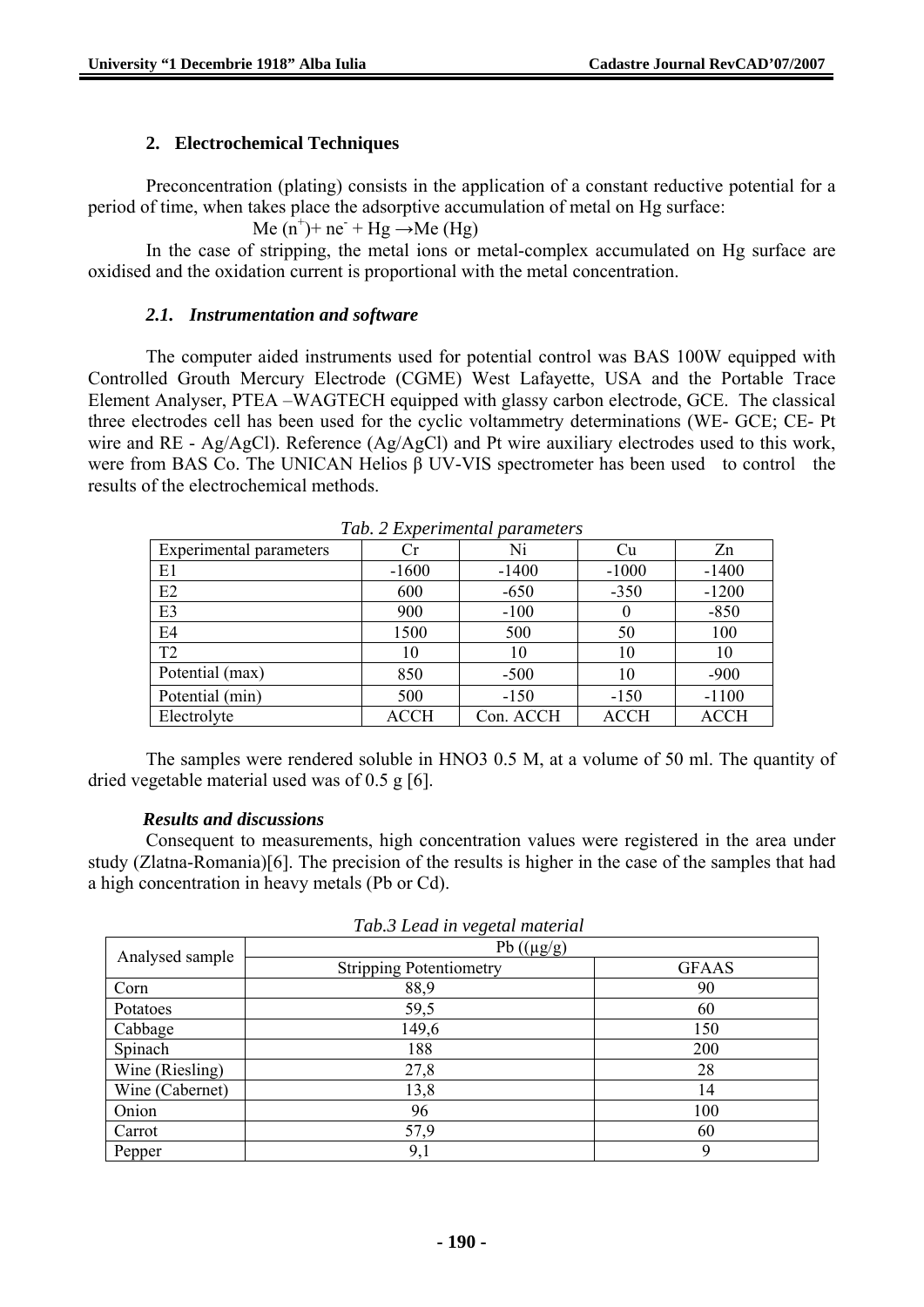

Fig.1 The value in the Table is the average of five determinations

For soils, the method of atomic absorption in flame (AAS) was used because the concentration of heavy metals in the soils is much higher than in the vegetable material samples. Through dilutions systematic errors may occur, this method of AAS in flame being thus preferred. Likewise, hydrochloric acid cannot be used for rendering soluble the samples that will be measured in the graphite furnace, as there is the possibility of losing the metals from the samples under analysis by (volatile) metallic halogens formation [6].



Fig.2 The contamination of the soil the Zlatna region with heavy metals (ppm)

## **Conclusions**

We can notice that the difference between the two methods is not very significant, but the choice of the work method is important when the concentration of the researched element is of ppm or ppb values. In the case of the exposed methods especially samples that contain heavy metal in traces are used; AAS in flame is recommended for the environment samples that contain heavy metals in a higher concentration (soils, waste waters etc.)

The heavy metals retained by the organic and mineral part of the ground substantially limit the biological activity of the ground having as effect inhibition of the processes of nitrification, one of the essential conditions of the fertility of the ground

By holding account also of impacts on the human component of the studied area but not only, a rigorous control [7] of the exceeding concentration of the pollutants in the affected areas is necessary as well as the evaluation of the consequences and the application of measurements for the reduction in this disastrous phenomenon.